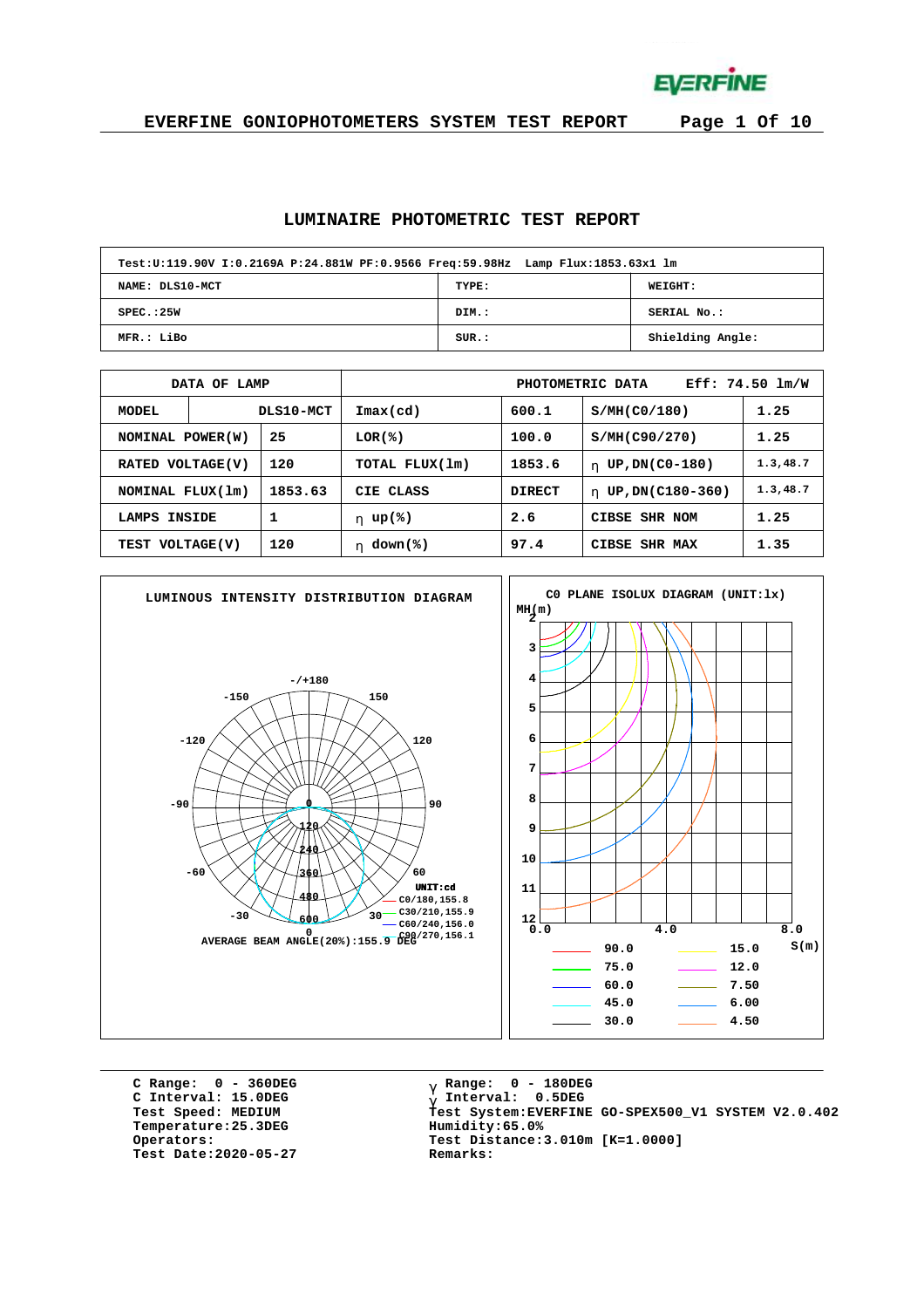

#### **ZONAL FLUX DIAGRAM**

#### **ZONAL FLUX DIAGRAM:**

| g   | C <sub>0</sub> | C45   | C90   | C135  | C180                  | C225  | C270  | C315  | $\mathsf{q}$ | F zone | F total  | %lum, lamp |
|-----|----------------|-------|-------|-------|-----------------------|-------|-------|-------|--------------|--------|----------|------------|
| 10  | 588.5          | 589.6 | 587.4 | 588.0 | 587.2                 | 588.3 | 588.2 | 588.3 | $0 - 10$     | 56.67  | 56.67    | 3.06, 3.06 |
| 20  | 556.4          | 557.6 | 554.8 | 556.0 | 555.4                 | 555.9 | 556.5 | 555.9 | $10 - 20$    | 162.2  | 218.8    | 11.8, 11.8 |
| 30  | 504.8          | 506.3 | 503.8 | 504.5 | 504.1                 | 504.4 | 505.0 | 504.6 | $20 - 30$    | 245.5  | 464.3    | 25,25      |
| 40  | 437.1          | 438.8 | 436.5 | 437.4 | 436.8                 | 436.8 | 437.7 | 437.1 | $30 - 40$    | 295.8  | 760.1    | 41, 41     |
| 50  | 357.0          | 359.2 | 356.8 | 358.0 | 357.5                 | 356.7 | 358.0 | 357.1 | $40 - 50$    | 307.6  | 1068     | 57.6,57.6  |
| 60  | 269.5          | 271.4 | 269.4 | 270.9 | 270.0                 | 269.0 | 270.5 | 269.2 | $50 - 60$    | 281.1  | 1349     | 72.8,72.8  |
| 70  | 181.0          | 183.7 | 181.9 | 183.1 | 182.4                 | 180.6 | 182.3 | 180.5 | $60 - 70$    | 223.2  | 1572     | 84.8,84.8  |
| 80  | 104.7          | 108.0 | 106.3 | 107.9 | 106.3                 | 104.7 | 106.2 | 104.6 | $70 - 80$    | 150.5  | 1722     | 92.9,92.9  |
| 90  | 50.02          | 47.92 | 51.40 | 48.65 | 50.27                 | 48.43 | 50.08 | 49.57 | $80 - 90$    | 83.05  | 1805     | 97.4,97.4  |
| 100 | 17.59          | 3.097 | 11.89 | 1.482 | 16.12                 | 1.322 | 10.91 | 3.614 | $90 - 100$   | 31.50  | 1837     | 99.1,99.1  |
| 110 | 3.537          | 2.280 | 2.428 | 2.316 | 2.600                 | 2.192 | 2.251 | 2.211 | 100-110      | 3.965  | 1841     | 99.3,99.3  |
| 120 | 4.096          | 3.580 | 3.473 | 3.436 | 4.037                 | 3.341 | 3.365 | 3.319 | $110 - 120$  | 2.937  | 1844     | 99.5,99.5  |
| 130 | 4.566          | 3.163 | 4.536 | 2.580 | 4.107                 | 1,860 | 4.424 | 2,225 | $120 - 130$  | 3.359  | 1847     | 99.7,99.7  |
| 140 | 3.099          | 2.721 | 4.162 | 2.366 | 3.001                 | 1.903 | 3.523 | 2.168 | $130 - 140$  | 2.642  | 1850     | 99.8,99.8  |
| 150 | 2.744          | 2.600 | 3.551 | 2.992 | 2.039                 | 1.831 | 3.436 | 2.377 | $140 - 150$  | 1.697  | 1852     | 99.9,99.9  |
| 160 | 3.115          | 2.670 | 2.736 | 2.778 | 2.002                 | 2.795 | 2.253 | 2.224 | $150 - 160$  | 1.227  | 1853     | 100,100    |
| 170 | 1.605          | 2.381 | 1.702 | 1.607 | 1.655                 | 1.763 | 1.813 | 1.581 | $160 - 170$  | 0.6766 | 1853     | 100,100    |
| 180 | 1.631          | 1.708 | 1.589 | 1.646 | 1.629                 | 1.710 | 1.586 | 1.649 | $170 - 180$  | 0.1718 | 1854     | 100,100    |
| DEG |                |       |       |       | LUMINOUS INTENSITY:cd |       |       |       |              |        | UNIT: 1m |            |

**C Range: 0 - 360DEG C Interval: 15.0DEG Temperature:25.3DEG Humidity:65.0% Test Date:2020-05-27 Remarks:**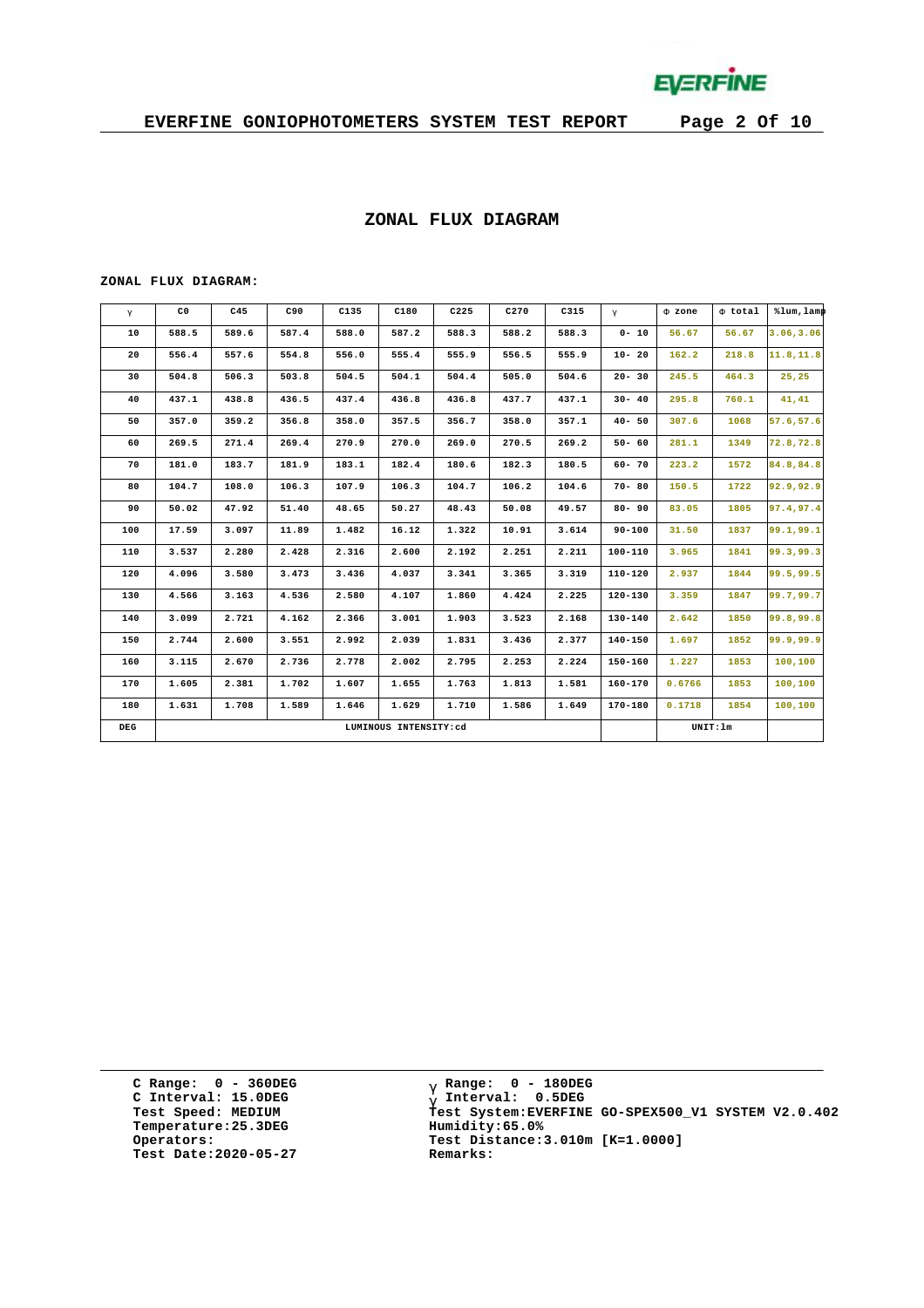**EVERFINE** 

| Test:U:119.90V I:0.2169A P:24.881W PF:0.9566 Freq:59.98Hz Lamp Flux:1853.63x1 lm |     |      |      |                  |      |       |      |             |                  |      |      |  |  |  |
|----------------------------------------------------------------------------------|-----|------|------|------------------|------|-------|------|-------------|------------------|------|------|--|--|--|
| NAME: DLS10-MCT                                                                  |     |      |      |                  |      | TYPE: |      |             | WEIGHT:          |      |      |  |  |  |
| SPEC.:25W                                                                        |     |      |      |                  |      | DIM.: |      | SERIAL No.: |                  |      |      |  |  |  |
| MFR.: LiBo                                                                       |     |      |      |                  |      | SUR.: |      |             | Shielding Angle: |      |      |  |  |  |
| ceiling/cavity                                                                   |     | 0.7  | 0.7  | 0.5              | 0.5  | 0.3   | 0.7  | 0.7         | 0.5              | 0.5  | 0.3  |  |  |  |
| walls                                                                            |     | 0.5  | 0.3  | 0.5              | 0.3  | 0.3   | 0.5  | 0.3         | 0.5              | 0.3  | 0.3  |  |  |  |
| working plane                                                                    |     | 0.2  | 0.2  | 0.2              | 0.2  | 0.2   | 0.2  | 0.2         | 0.2              | 0.2  |      |  |  |  |
| Room dimensions                                                                  |     |      |      | Viewed crosswise |      |       |      |             | Viewed endwise   |      |      |  |  |  |
| $2H y =$<br>$x =$                                                                | 2H  | 13.0 | 14.5 | 13.3             | 14.7 | 15.0  | 13.0 | 14.5        | 13.3             | 14.7 | 15.0 |  |  |  |
|                                                                                  | 3H  | 14.7 | 16.1 | 15.0             | 16.3 | 16.6  | 14.7 | 16.1        | 15.0             | 16.4 | 16.6 |  |  |  |
|                                                                                  | 4H  | 15.4 | 16.8 | 15.8             | 17.1 | 17.4  | 15.5 | 16.8        | 15.8             | 17.1 | 17.4 |  |  |  |
|                                                                                  | 6H  | 16.2 | 17.5 | 16.6             | 17.8 | 18.1  | 16.2 | 17.5        | 16.6             | 17.8 | 18.2 |  |  |  |
|                                                                                  | 8H  | 16.6 | 17.8 | 16.9             | 18.1 | 18.5  | 16.6 | 17.8        | 17.0             | 18.2 | 18.5 |  |  |  |
|                                                                                  | 12H | 17.0 | 18.1 | 17.4             | 18.5 | 18.8  | 17.0 | 18.2        | 17.4             | 18.5 | 18.9 |  |  |  |
|                                                                                  |     |      |      |                  |      |       |      |             |                  |      |      |  |  |  |
| 4H                                                                               | 2H  | 13.6 | 14.9 | 14.0             | 15.2 | 15.6  | 13.6 | 14.9        | 14.0             | 15.2 | 15.6 |  |  |  |
|                                                                                  | 3H  | 15.5 | 16.7 | 15.9             | 17.0 | 17.4  | 15.5 | 16.7        | 15.9             | 17.0 | 17.4 |  |  |  |
|                                                                                  | 4H  | 16.4 | 17.5 | 16.9             | 17.9 | 18.3  | 16.5 | 17.6        | 16.9             | 17.9 | 18.3 |  |  |  |
|                                                                                  | 6H  | 17.4 | 18.3 | 17.8             | 18.7 | 19.2  | 17.4 | 18.4        | 17.9             | 18.8 | 19.2 |  |  |  |
|                                                                                  | 8H  | 17.8 | 18.8 | 18.3             | 19.2 | 19.6  | 17.9 | 18.8        | 18.3             | 19.2 | 19.7 |  |  |  |
|                                                                                  | 12H | 18.3 | 19.2 | 18.8             | 19.6 | 20.1  | 18.4 | 19.2        | 18.9             | 19.7 | 20.1 |  |  |  |
|                                                                                  |     |      |      |                  |      |       |      |             |                  |      |      |  |  |  |
| 8H                                                                               | 4H  | 16.8 | 17.7 | 17.3             | 18.2 | 18.6  | 16.8 | 17.8        | 17.3             | 18.2 | 18.6 |  |  |  |
|                                                                                  | 6H  | 18.0 | 18.7 | 18.5             | 19.2 | 19.7  | 18.0 | 18.8        | 18.5             | 19.2 | 19.7 |  |  |  |
|                                                                                  | 8H  | 18.6 | 19.3 | 19.1             | 19.8 | 20.3  | 18.7 | 19.3        | 19.2             | 19.8 | 20.3 |  |  |  |
|                                                                                  | 12H | 19.3 | 19.9 | 19.8             | 20.4 | 20.9  | 19.4 | 19.9        | 19.9             | 20.4 | 21.0 |  |  |  |
|                                                                                  |     |      |      |                  |      |       |      |             |                  |      |      |  |  |  |
| 12H                                                                              | 4H  | 16.9 | 17.7 | 17.4             | 18.2 | 18.6  | 16.9 | 17.7        | 17.4             | 18.2 | 18.6 |  |  |  |
|                                                                                  | 6H  | 18.1 | 18.8 | 18.6             | 19.3 | 19.8  | 18.2 | 18.8        | 18.7             | 19.3 | 19.8 |  |  |  |
|                                                                                  | 8H  | 18.8 | 19.4 | 19.4             | 19.9 | 20.5  | 18.9 | 19.5        | 19.4             | 20.0 | 20.5 |  |  |  |
| Variations with the observer position at spacings:                               |     |      |      |                  |      |       |      |             |                  |      |      |  |  |  |
| $S = 1.0H$                                                                       |     |      |      | $+ 0.1 / - 0.2$  |      |       |      |             | $+ 0.1 / - 0.2$  |      |      |  |  |  |
| 1.5H                                                                             |     |      |      | $+ 0.2 / - 0.3$  |      |       |      |             | $+ 0.2 / - 0.3$  |      |      |  |  |  |
| 2.0H                                                                             |     |      |      | $+ 0.1 / - 0.3$  |      |       |      |             | $+ 0.1 / - 0.3$  |      |      |  |  |  |

#### **UGR(Unified Glare Rating) Table**

**CIE Pub.117, 1854 lm Total Lamp Luminous Flux Corrected (8log(F/F0) = 2.1)**

**C Range: 0 - 360DEG C Interval: 15.0DEG Temperature:25.3DEG Humidity:65.0% Test Date:2020-05-27 Remarks:**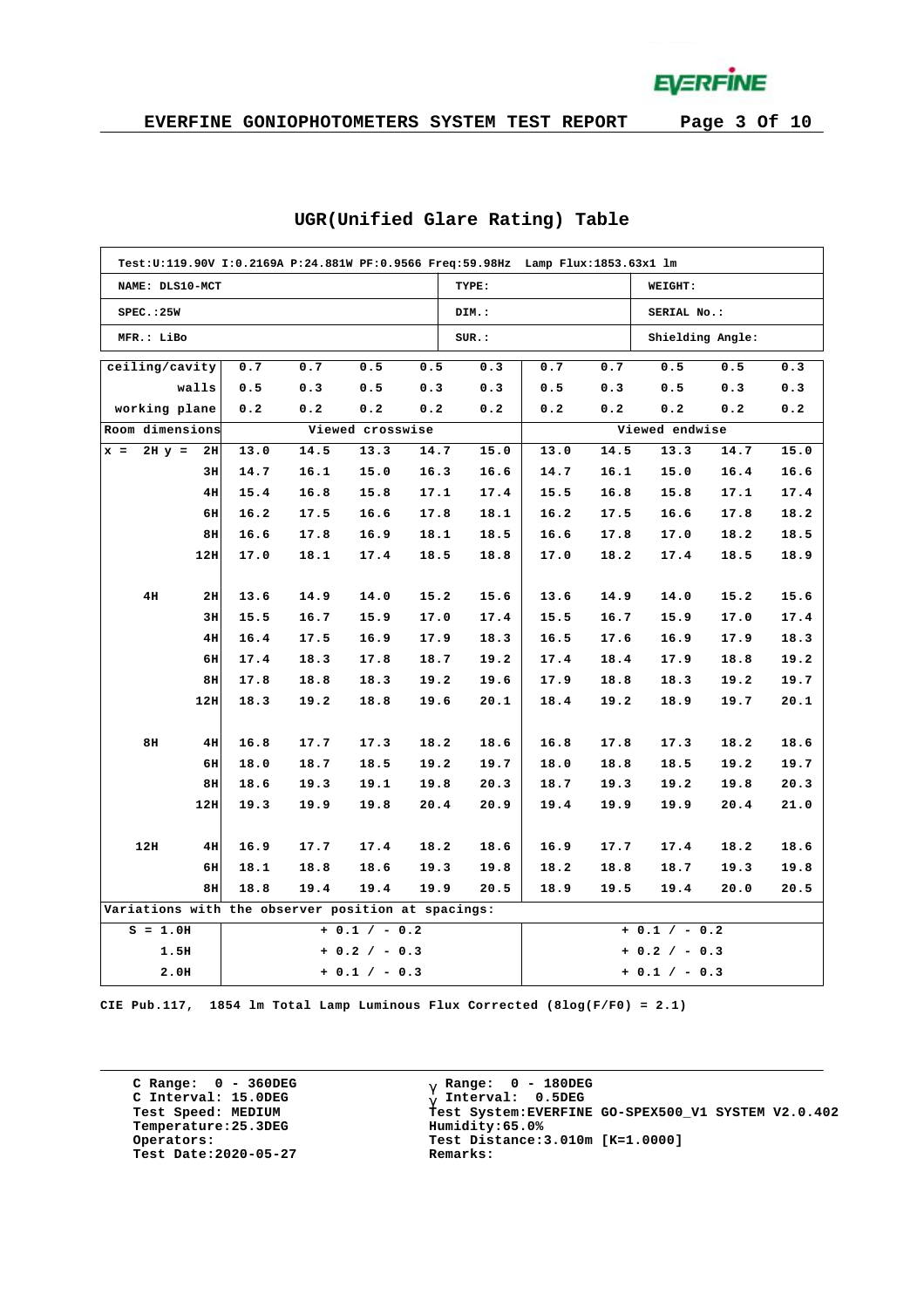**EVERFINE** 

### **EVERFINE GONIOPHOTOMETERS SYSTEM TEST REPORT Page 4 Of 10**

# **ISOCANDELA DIAGRAM**

|                 | Test:U:119.90V I:0.2169A P:24.881W PF:0.9566 Freq:59.98Hz Lamp Flux:1853.63x1 lm |                  |  |  |  |  |  |  |  |  |  |
|-----------------|----------------------------------------------------------------------------------|------------------|--|--|--|--|--|--|--|--|--|
| NAME: DLS10-MCT | TYPE:                                                                            | WEIGHT:          |  |  |  |  |  |  |  |  |  |
| SPEC. : 25W     | DIM.:                                                                            | SERIAL No.:      |  |  |  |  |  |  |  |  |  |
| MFR.: LiBo      | SUR.:                                                                            | Shielding Angle: |  |  |  |  |  |  |  |  |  |



**C Range: 0 - 360DEG C Interval: 15.0DEG Temperature:25.3DEG Humidity:65.0% Test Date:2020-05-27 Remarks:**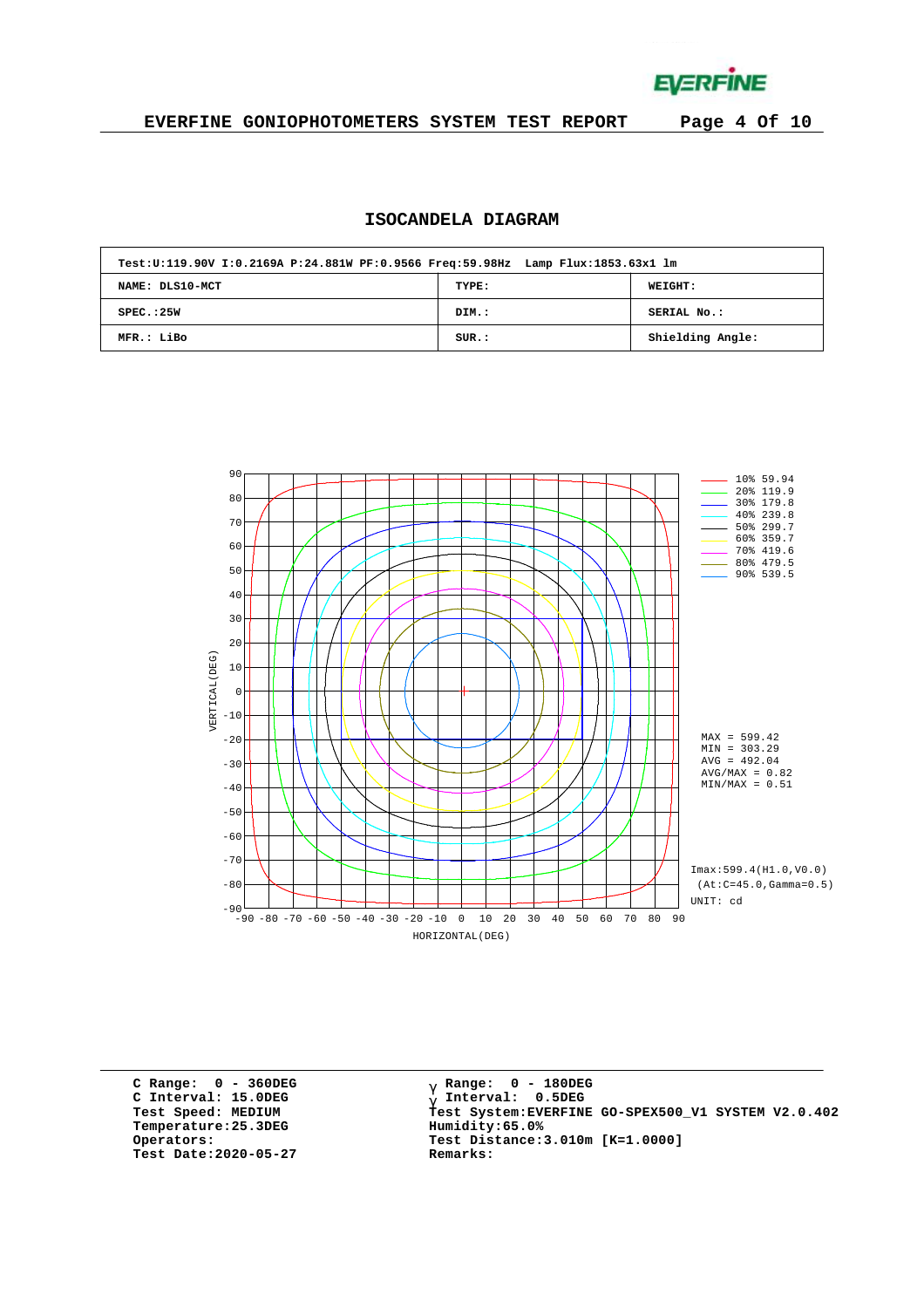

# **AAI Figure**

| Test:U:119.90V I:0.2169A P:24.881W PF:0.9566 Freq:59.98Hz Lamp Flux:1853.63x1 lm |       |                  |  |  |  |  |  |  |  |  |
|----------------------------------------------------------------------------------|-------|------------------|--|--|--|--|--|--|--|--|
| NAME: DLS10-MCT                                                                  | TYPE: | <b>WEIGHT:</b>   |  |  |  |  |  |  |  |  |
| SPEC.:25W                                                                        | DIM.: | SERIAL No.:      |  |  |  |  |  |  |  |  |
| MFR.: LiBo                                                                       | SUR.: | Shielding Angle: |  |  |  |  |  |  |  |  |



**Flux out:1269 lm**

**Note:The Curves indicate the illuminated area and the average illumination when the luminaire is at different distance.**

**C Range: 0 - 360DEG C Interval: 15.0DEG**  $Temperature:25.3DEG$ **Test Date:2020-05-27 Remarks:**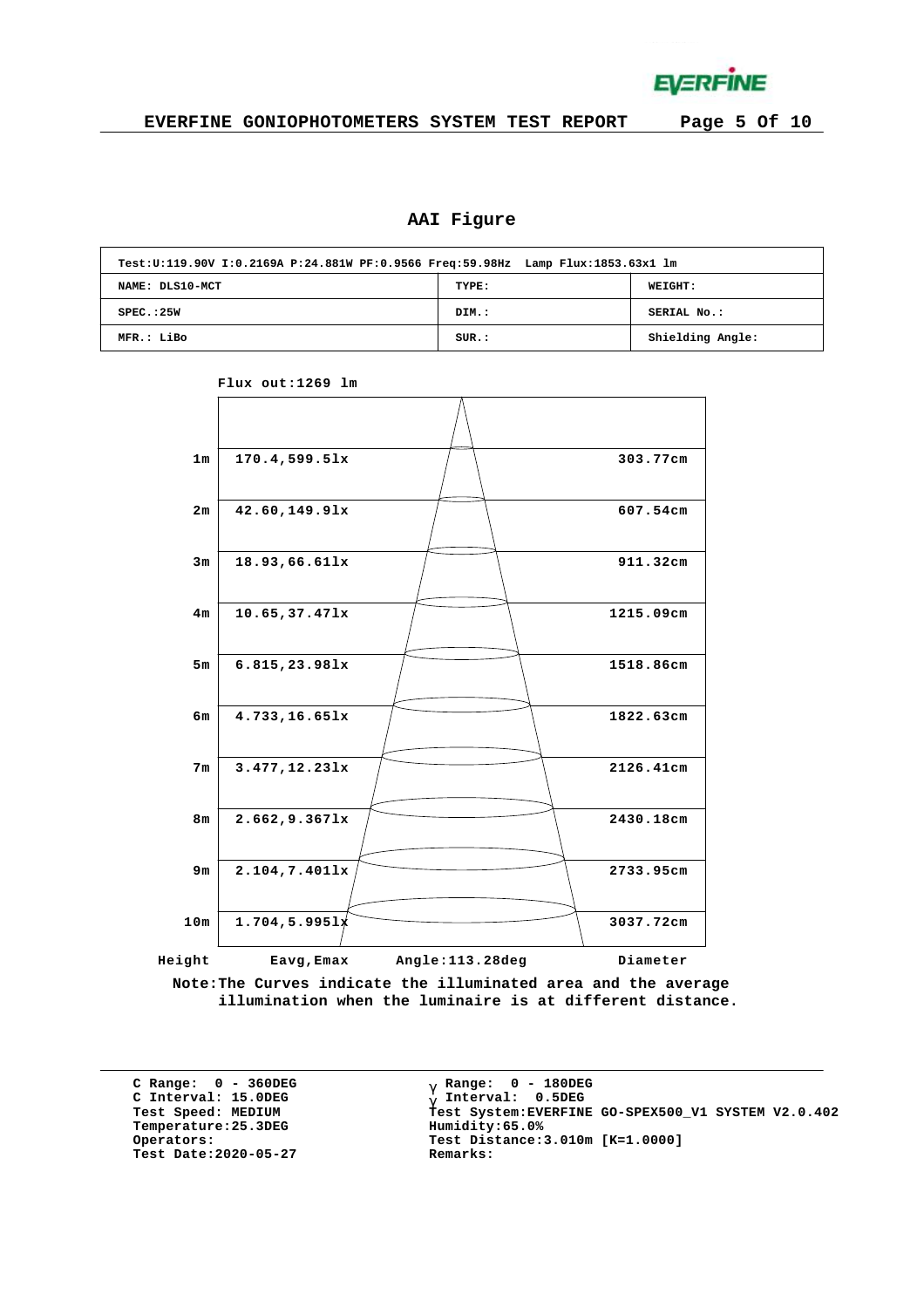**EVERFINE** 

# **EVERFINE GONIOPHOTOMETERS SYSTEM TEST REPORT Page 6 Of 10**

# **ISOLUX DIAGRAM**

| Test:U:119.90V I:0.2169A P:24.881W PF:0.9566 Freq:59.98Hz Lamp Flux:1853.63x1 lm |       |                  |
|----------------------------------------------------------------------------------|-------|------------------|
| NAME: DLS10-MCT                                                                  | TYPE: | WEIGHT:          |
| SPEC. : 25W                                                                      | DIM.: | SERIAL No.:      |
| MFR.: LiBo                                                                       | SUR.: | Shielding Angle: |



**C Range: 0 - 360DEG C Interval: 15.0DEG**  $Temperature:25.3DEG$ **Test Date:2020-05-27 Remarks:**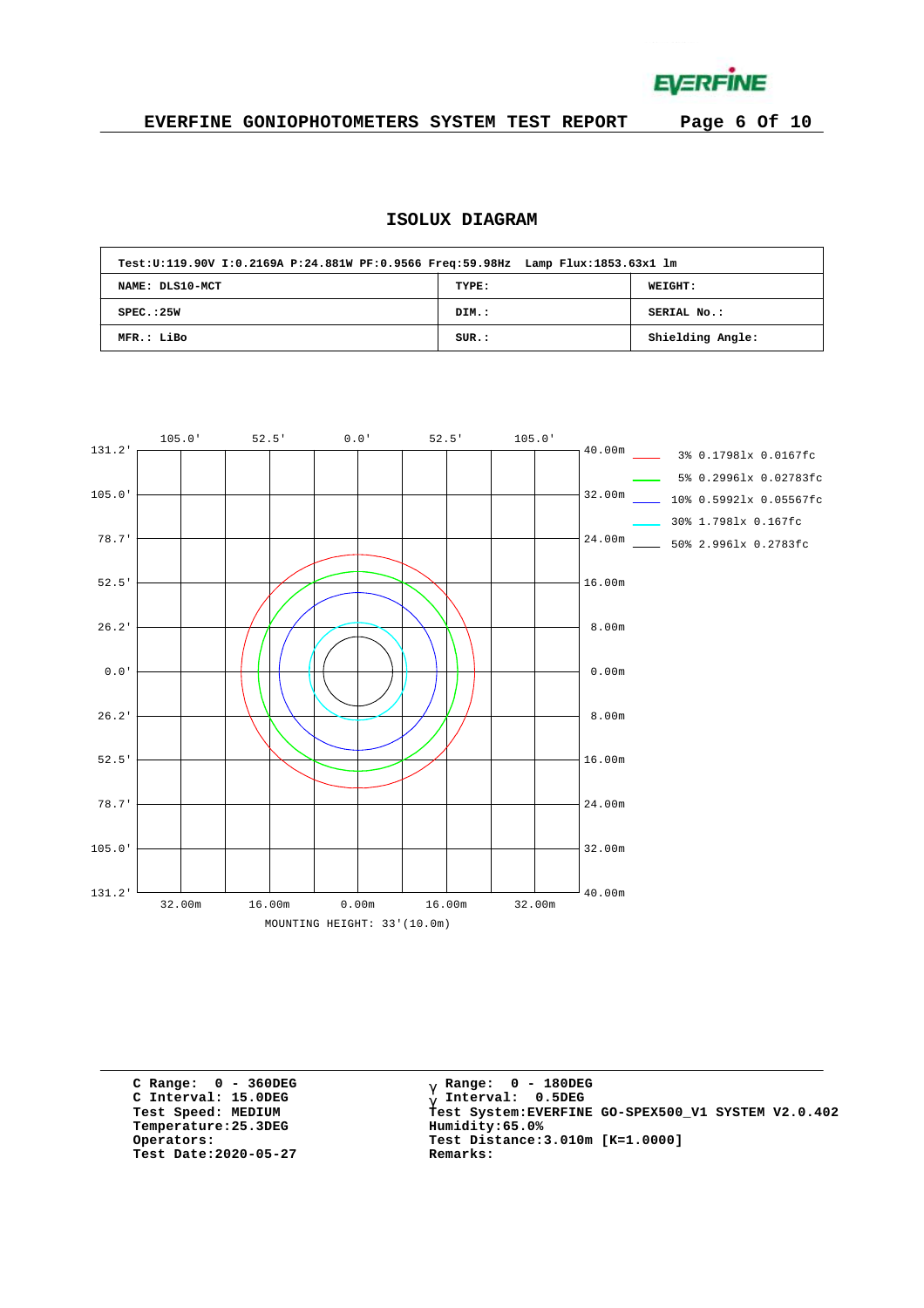**EVERFINE** 

# **EVERFINE GONIOPHOTOMETERS SYSTEM TEST REPORT Page 7 Of 10**

#### **LED Avg.L Report**

| Test:U:119.90V I:0.2169A P:24.881W PF:0.9566 Freq:59.98Hz Lamp Flux:1853.63x1 lm |       |                  |
|----------------------------------------------------------------------------------|-------|------------------|
| NAME: DLS10-MCT                                                                  | TYPE: | <b>WEIGHT:</b>   |
| SPEC. : 25W                                                                      | DIM.: | SERIAL No.:      |
| MFR.: LiBo                                                                       | SUR.: | Shielding Angle: |

| AvgL             | cd/m2 |
|------------------|-------|
| $L 0~180(65)$ av | 1065  |
| $L 0~180(75)$ av | 1091  |
| $L 0~180(85)$ av | 1717  |
| $L$ 90~270(65)av | 1066  |
| $L$ 90~270(75)av | 1098  |
| $L$ 90~270(85)av | 1731  |
| $L$ 45(65) av    | 1067  |
| $L$ 45(75)av     | 1096  |
| $L$ 45(85)av     | 1732  |

**Standard: GB/T 29293-2012**

**C Range: 0 - 360DEG C Interval: 15.0DEG Temperature:25.3DEG Humidity:65.0% Test Date:2020-05-27 Remarks:**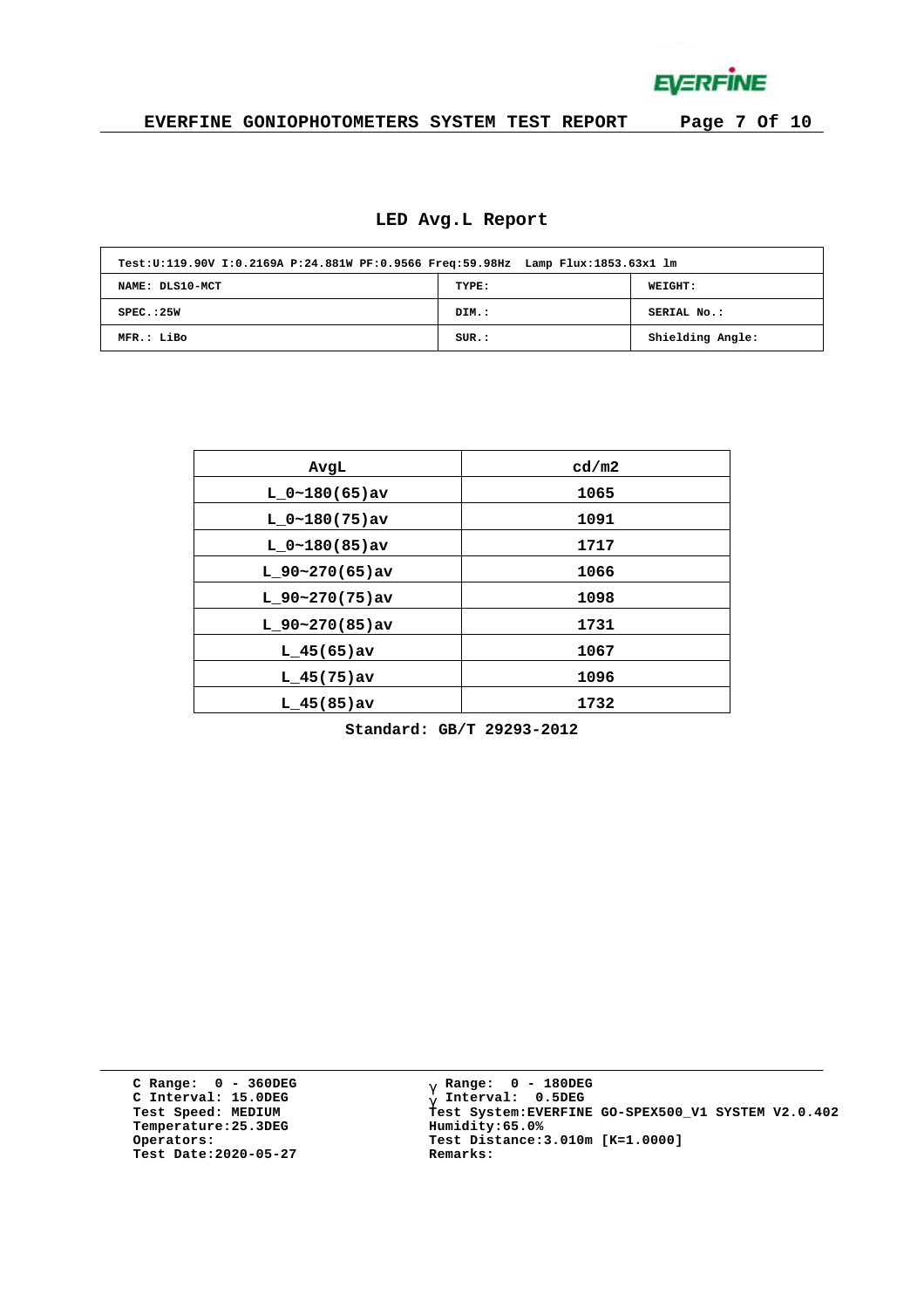**EVERFINE** 





**C Range: 0 - 360DEG C Interval: 15.0DEG Temperature:25.3DEG Humidity:65.0% Test Date:2020-05-27 Remarks:**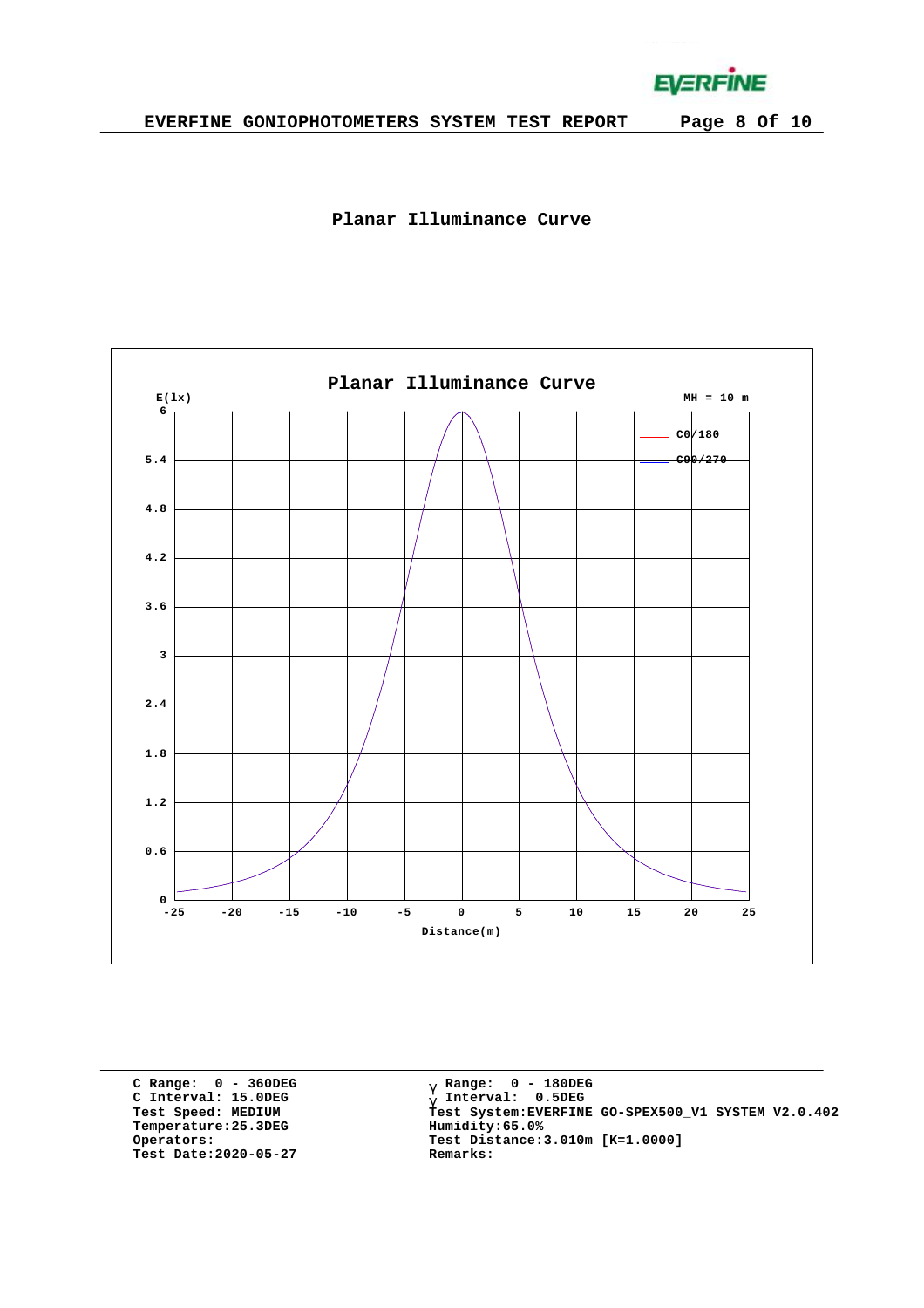**EVERFINE** 

# **EVERFINE GONIOPHOTOMETERS SYSTEM TEST REPORT Page 9 Of 10**

#### **LUMINOUS DISTRIBUTION INTENSITY DATA**

|                   | Test:U:119.90V I:0.2169A P:24.881W PF:0.9566 Freq:59.98Hz Lamp Flux:1853.63x1 lm |      |      |                      |      |           |      |      |                           |                                           |      |      |           |      |      |      |          |      |      |
|-------------------|----------------------------------------------------------------------------------|------|------|----------------------|------|-----------|------|------|---------------------------|-------------------------------------------|------|------|-----------|------|------|------|----------|------|------|
| NAME: DLS10-MCT   |                                                                                  |      |      |                      |      |           |      |      | TYPE:<br>WEIGHT:          |                                           |      |      |           |      |      |      |          |      |      |
| SPEC.:25W         |                                                                                  |      |      |                      |      |           |      |      | SERIAL No.:<br>DIM.:      |                                           |      |      |           |      |      |      |          |      |      |
| MFR.: LiBo        |                                                                                  |      |      |                      |      |           |      |      | SUR.:<br>Shielding Angle: |                                           |      |      |           |      |      |      |          |      |      |
| Table--1          |                                                                                  |      |      |                      |      |           |      |      |                           |                                           |      |      |           |      |      |      | UNIT: cd |      |      |
| C(DEG)            |                                                                                  |      |      |                      |      |           |      |      |                           |                                           |      |      |           |      |      |      |          |      |      |
| $g(\texttt{DEG})$ | 0                                                                                | 15   | 30   | 45                   | 60   | 75        | 90   | 105  | 120                       | 135                                       | 150  | 165  | 180       | 195  | 210  | 225  | 240      | 255  | 270  |
| 0                 | 599                                                                              | 599  | 599  | 599                  | 599  | 599       | 599  | 599  | 599                       | 599                                       | 599  | 599  | 599       | 599  | 599  | 599  | 599      | 599  | 599  |
| 5                 | 596                                                                              | 597  | 596  | 597                  | 596  | 596       | 596  | 597  | 596                       | 596                                       | 596  | 596  | 596       | 597  | 596  | 597  | 596      | 597  | 597  |
| 10                | 589                                                                              | 589  | 588  | 590                  | 588  | 588       | 587  | 589  | 587                       | 588                                       | 588  | 588  | 587       | 588  | 588  | 588  | 588      | 588  | 588  |
| 15                | 575                                                                              | 576  | 575  | 576                  | 574  | 574       | 574  | 575  | 574                       | 574                                       | 574  | 575  | 574       | 575  | 574  | 575  | 574      | 575  | 575  |
| 20                | 556                                                                              | 557  | 556  | 558                  | 555  | 556       | 555  | 556  | 555                       | 556                                       | 555  | 556  | 555       | 556  | 555  | 556  | 555      | 556  | 557  |
| 25                | 533                                                                              | 534  | 532  | 534                  | 532  | 533       | 532  | 533  | 532                       | 532                                       | 532  | 533  | 532       | 533  | 532  | 533  | 532      | 532  | 533  |
| 30                | 505                                                                              | 506  | 504  | 506                  | 504  | 505       | 504  | 505  | 504                       | 504                                       | 504  | 505  | 504       | 504  | 504  | 504  | 504      | 504  | 505  |
| 35                | 473                                                                              | 474  | 472  | 474                  | 472  | 473       | 472  | 473  | 472                       | 473                                       | 472  | 473  | 472       | 472  | 472  | 472  | 472      | 472  | 473  |
| 40                | 437                                                                              | 439  | 437  | 439                  | 437  | 438       | 436  | 438  | 436                       | 437                                       | 437  | 438  | 437       | 436  | 436  | 437  | 437      | 436  | 438  |
| 45                | 399                                                                              | 400  | 398  | 400                  | 398  | 399       | 398  | 399  | 398                       | 399                                       | 398  | 399  | 398       | 397  | 398  | 398  | 398      | 398  | 399  |
| 50                | 357                                                                              | 359  | 357  | 359                  | 357  | 358       | 357  | 358  | 357                       | 358                                       | 357  | 358  | 357       | 356  | 357  | 357  | 357      | 357  | 358  |
| 55                | 314                                                                              | 316  | 314  | 316                  | 314  | 315       | 314  | 315  | 313                       | 315                                       | 314  | 315  | 314       | 313  | 314  | 314  | 315      | 314  | 315  |
| 60                | 269                                                                              | 271  | 269  | 271                  | 270  | 271       | 269  | 271  | 269                       | 271                                       | 270  | 271  | 270       | 269  | 270  | 269  | 270      | 269  | 270  |
| 65                | 225                                                                              | 226  | 225  | 227                  | 225  | 226       | 225  | 226  | 225                       | 226                                       | 225  | 226  | 226       | 224  | 225  | 224  | 225      | 224  | 226  |
| 70                | 181                                                                              | 183  | 181  | 184                  | 182  | 183       | 182  | 183  | 181                       | 183                                       | 182  | 183  | 182       | 181  | 182  | 181  | 182      | 181  | 182  |
| 75                | 140                                                                              | 142  | 141  | 144                  | 142  | 144       | 142  | 143  | 142                       | 143                                       | 141  | 142  | 142       | 141  | 142  | 140  | 142      | 141  | 142  |
| 80                | 105                                                                              | 106  | 105  | 108                  | 106  | 108       | 106  | 108  | 106                       | 108                                       | 106  | 107  | 106       | 105  | 106  | 105  | 106      | 105  | 106  |
| 85                | 73.9                                                                             | 75.8 | 75.0 | 76.8                 | 75.7 | 77.0      | 75.6 | 77.1 | 75.6                      | 77.1                                      | 75.3 | 76.2 | 75.7      | 74.4 | 75.2 | 74.0 | 75.1     | 74.0 | 75.2 |
| 90                | 50.0                                                                             | 47.5 | 46.7 | 47.9                 | 50.5 | 51.8      | 51.4 | 52.0 | 51.0                      | 48.6                                      | 47.4 | 47.8 | 50.3      | 49.9 | 49.6 | 48.4 | 49.3     | 49.4 | 50.1 |
| 95                | 31.1                                                                             | 28.4 | 24.8 | 27.9                 | 31.0 | 32.1      | 32.0 | 32.3 | 30.8                      | 27.9                                      | 23.7 | 27.4 | 31.3      | 30.1 | 28.7 | 24.6 | 29.1     | 29.8 | 30.6 |
| 100               | 17.6                                                                             | 15.9 | 9.20 | 3.10                 | 6.30 | 10.9      | 11.9 | 11.1 | 6.59                      | 1.48                                      | 6.30 | 14.3 | 16.1      | 13.7 | 5.76 | 1.32 | 5.31     | 9.00 | 10.9 |
| 105               | 8.51                                                                             | 8.23 |      | $5.09$   1.98   1.93 |      | 1.86 1.90 |      | 1.91 | 2.07                      | 1.88                                      | 1.91 | 1.93 | 1.88 1.78 |      | 1.62 | 1.73 | 1.98     | 1.78 | 1.64 |
| 110               | 3.54                                                                             | 2.99 | 2.42 | 2.28                 | 2.41 | 2.33      | 2.43 | 2.58 | 2.67                      | 2.32                                      | 2.29 | 2.36 | 2.60      | 2.25 | 2.19 | 2.19 | 2.11     | 2.22 | 2.25 |
| 115               | 3.46                                                                             | 3.39 | 3.23 | 3.00                 | 2.75 | 2.78      | 2.97 | 2.98 | 2.93                      | 2.97                                      | 3.02 | 3.23 | 3.22      | 3.02 | 2.84 | 2.64 | 2.58     | 2.69 | 2.72 |
| 120               | 4.10                                                                             | 4.20 | 4.14 | 3.58                 | 3.48 | 3.36      | 3.47 | 3.44 | 3.40                      | 3.44                                      | 3.91 | 4.38 | 4.04      | 3.95 | 3.37 | 3.34 | 3.23     | 3.23 | 3.37 |
| 125               | 4.21                                                                             | 4.40 | 3.84 | 3.38                 | 3.94 | 3.79      | 4.04 | 3.81 | 3.83                      | 3.36                                      | 3.36 | 3.91 | 3.75      | 3.91 | 3.53 | 2.92 | 3.50     | 3.67 | 4.09 |
| 130               | 4.57                                                                             | 4.40 | 3.37 | 3.16                 | 4.15 | 4.34      | 4.54 | 4.13 | 4.33                      | 2.58                                      | 3.10 | 4.43 | 4.11      | 4.35 | 3.15 | 1.86 | 3.48     | 3.89 | 4.42 |
| 135               | 3.88                                                                             | 3.53 | 3.40 | 2.68                 | 3.77 | 4.50      | 4.88 | 4.54 | 3.55                      | 2.56                                      | 2.80 | 3.79 | 4.38      | 3.53 | 2.89 | 1.95 | 3.43     | 3.58 | 4.27 |
| 140               | 3.10                                                                             | 3.13 | 2.57 | 2.72                 | 3.40 | 4.30      | 4.16 | 4.35 | 3.48                      | 2.37                                      | 2.35 | 2.57 | 3.00      | 2.45 | 1.86 | 1.90 | 2.55     | 3.79 | 3.52 |
| 145               | 2.49                                                                             | 2.59 | 2.44 | 2.84                 | 3.20 | 3.71      | 3.48 | 3.22 | 3.06                      | 2.58                                      | 2.26 | 2.39 | 2.39      | 2.59 | 1.78 | 1.75 | 2.59     | 3.14 | 3.62 |
| 150               | 2.74                                                                             | 2.65 | 2.35 | 2.60                 | 2.36 | 3.20      | 3.55 | 3.29 | 2.90                      | 2.99                                      | 2.03 | 2.05 | 2.04      | 2.00 | 1.99 | 1.83 | 1.63     | 3.12 | 3.44 |
| 155               | 3.21                                                                             | 2.54 | 2.71 | 3.00                 | 3.01 | 2.65      | 3.65 | 3.31 | 2.56                      | 2.53                                      | 2.56 | 2.49 | 2.43      | 2.23 | 2.31 | 2.96 | 2.14     | 2.39 | 2.91 |
| 160               | 3.11                                                                             | 4.07 | 3.32 | 2.67                 | 2.64 | 2.45      | 2.74 | 2.70 | 2.55                      | 2.78                                      | 2.60 | 2.60 | 2.00      | 3.28 | 2.94 | 2.80 | 2.09     | 2.46 | 2.25 |
| 165               | 2.67                                                                             | 1.98 | 2.14 | 2.97                 | 2.83 | 2.41      | 2.56 | 1.75 | 2.22                      | 2.35                                      | 2.50 | 3.49 | 2.39      | 1.63 | 1.52 | 2.69 | 2.72     | 2.44 | 2.55 |
| 170               | 1.60                                                                             | 1.96 | 2.32 | 2.38                 | 2.25 | 2.02      | 1.70 | 1.64 | 1.59                      | 1.61                                      | 1.58 | 1.88 | 1.65      | 1.79 | 1.75 | 1.76 | 2.00     | 1.87 | 1.81 |
| 175               | 1.84                                                                             | 1.92 | 2.26 | 2.32                 | 2.25 | 2.25      | 1.94 | 1.68 | 1.70                      | 1.61                                      | 1.50 | 1.71 | 1.75      | 1.72 | 1.73 | 1.82 | 1.86     | 1.81 | 1.70 |
| 180               | 1.63                                                                             | 1.64 |      |                      |      |           |      |      |                           | $1.66 1.71 1.65 1.60 1.59 1.56 1.58 1.65$ | 1.62 | 1.61 | 1.63 1.64 |      | 1.66 | 1.71 | 1.66     | 1.60 | 1.59 |

**C Range: 0 - 360DEG C Interval: 15.0DEG Temperature:25.3DEG Humidity:65.0% Test Date:2020-05-27 Remarks:**